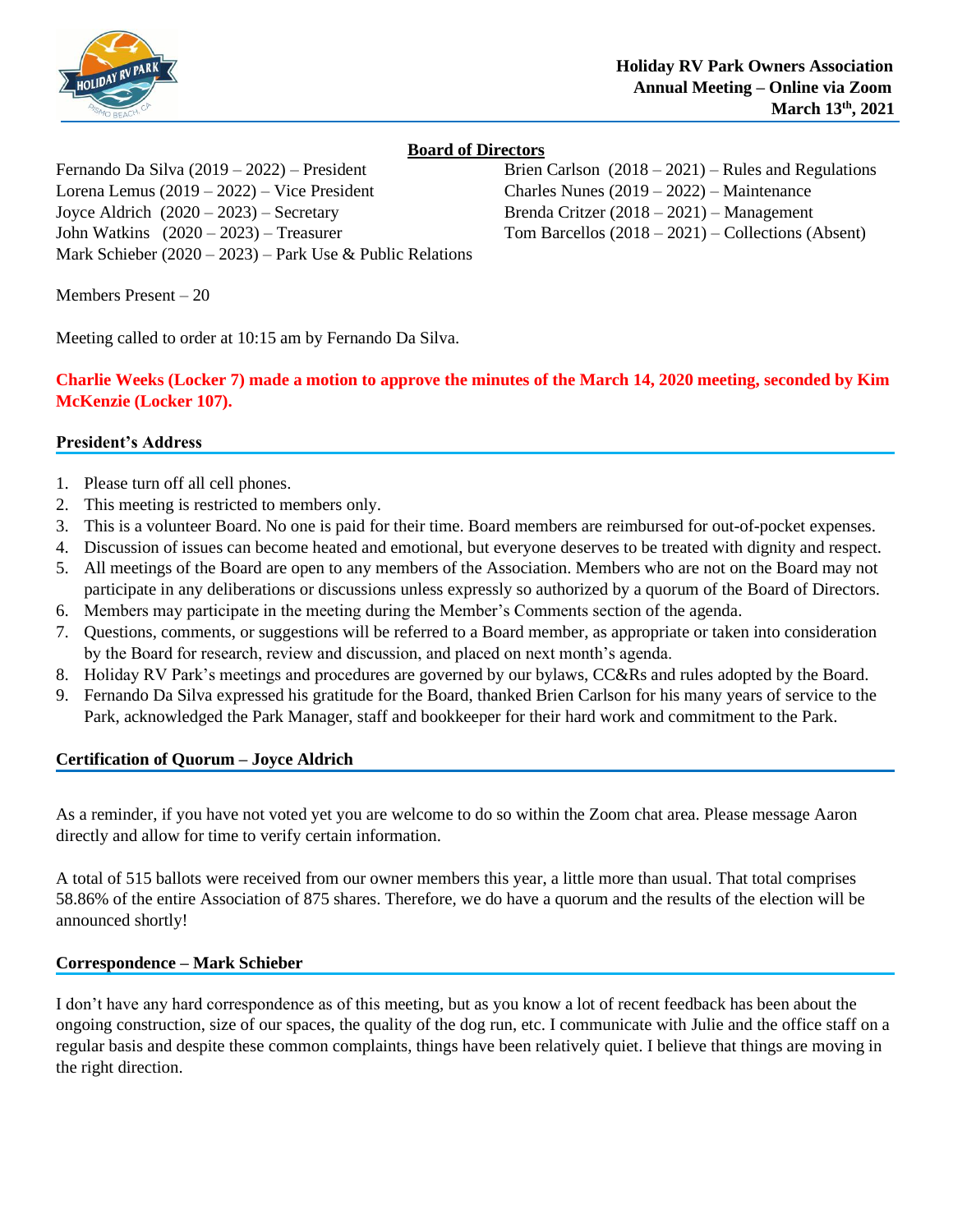| <b>Park Accounts</b>              | <b>Balance</b><br>(12/30/20) | <b>Annual</b><br><b>Comparison</b> | <b>Ian</b> - Dec<br><b>2020</b> | $Jan - Dec$<br>2019 | <b>Difference</b> | %<br><b>Change</b> |
|-----------------------------------|------------------------------|------------------------------------|---------------------------------|---------------------|-------------------|--------------------|
| <b>Mechanics Bank-Operating</b>   | \$81,305.62                  |                                    |                                 |                     |                   |                    |
| Mech. - Laundry                   | \$16,936.87                  | Income                             | \$1,267,668.50                  | \$1,277,415.08      | $-$ \$9,746.58    | $-1\%$             |
| Mech. - Dues                      | \$36,721.33                  | <b>Expense</b>                     | \$926,836.48                    | \$1,029,553.16      | $-$102,716.68$    | $-10%$             |
| <b>Mech.</b> - Emergency Reserves | \$100,501.83                 |                                    |                                 |                     |                   |                    |
| <b>Mech. - CIM Reserves</b>       | \$345,231.50                 | Net Income                         | \$340,832.02                    | \$247,861.92        | \$92,970.10       | 38%                |
| <b>Morgan Stanley Dean Witter</b> | \$228,595.18                 |                                    |                                 |                     |                   |                    |

#### **Financial Report – John Watkins**

I'm happy to report that Holiday RV Park is very solid financially. I report the status of our business monthly, and not much has changed over the last year. This is a good sign. Our annual income was flat, but expenses were down over \$100,000. The Board qualified for the Payroll Protection Program spurred by COVID-19 and that was another mitigation to our expenses. I would like to personally thank our bookkeeper, Liz Cuccia. She has been doing a yeoman's work in keeping this Board up to date on our income and expenditures. It truly helps to guide our progress. I don't see any radical changes in the future; the office continues to promote a strong rental business and our construction will only improve the Park's value.

# **Bob Nunziato (Locker 565) made a motion to approve the annual financials (profit & loss and year-to-date comparison), seconded by Dale Critzer (Locker 166).**

## **Management – Brenda Critzer**

I know that I tend to thank our Park Manager and her staff every time I'm up here speaking, but in the event that I am not reelected to the Board today I would like to take a moment to say a few things. This last year has been challenging because of COVID and new construction, but it is remarkable how smoothly things have gone. I think that speaks volumes about Julie as a manager; she does her job and brings her employees together to get everything handled. She makes it look easy, but it's not! Be sure to thank her and the staff the next time you see them.

## **Collections – Tom Barcellos (Absent) – Fernando Da Silva (Representing)**

As of this morning, there is a total of \$9,241 due in accounts receivable. Of course, that is mostly from the first half of the 2021 assessment, which should be coming in soon. Because of COVID restrictions, the auction for a foreclosed share that Tom wanted to host a few months ago has been rescheduled to May. Management let me know that the value on shares for sale are increasing nicely.

## **Park Use – Mark Schieber**

If you review the annual Park occupancy reports that were sent to everyone, a breakdown of how the Park is utilized becomes apparent. We're right at the same usage from 2020 to 2019, despite COVID and construction. Revenue from paying customers remains strong, and it's great to see our construction company allowing rentals of additional spaces on the weekends as needed.

## **Park Maintenance – Charles Nunes**

In response to COVID-19, our staff, our Board, and our members really rose to the occasion. I can't speak highly enough of the maintenance staff. Their workload increased dramatically because of all the extra cleaning and sanitization every day. Our night maintenance staff member, Pedro, was laid off for a few months because the Park was struck by a reduced occupancy requirement in the early stages of the pandemic, but thankfully we were able to rehire him as the situation improved. Now with construction, maintenance still has many of the same duties because the portable restrooms and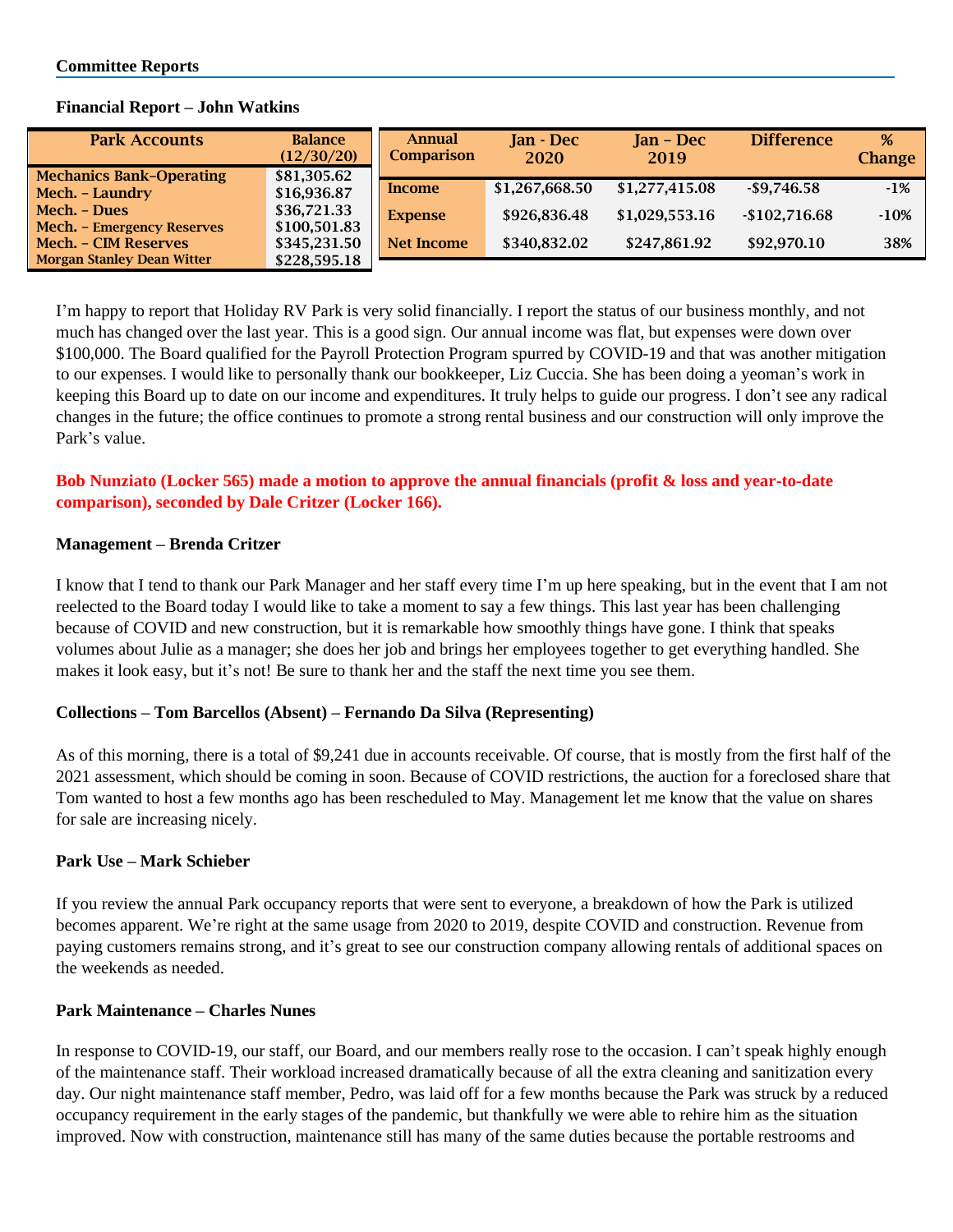showers require the same attention and daily sanitization that the buildings did. Thanks again to our maintenance crew for all their hard work and thank you to the office and Julie for everything that they do too.

## **Rules and Regulations – Brien Carlson**

This will be my last meeting today as a member of the Holiday RV Park Board, and it's been a good haul. I've been happy to work alongside some great people trying to make the Park a better place than it was before. Believe me, the Park is being left in good hands.

The rules and regulations had some minor revisions this year, as is customary. You received a copy of these inside your annual mailing packet. Currently, our main rule enforcing effort remains individual site inspections to make sure that folks are maintaining the cleanliness and aesthetics of Park.

## **Public Relations – Mark Schieber**

As I mentioned earlier, aside from the usual complaints about the RV sites being small, the dog run odor, etc., things have been very quiet from a PR standpoint. I really think Pismo Beach is going through a major facelift, and it is great to see our Park joining in that effort to create a better destination to stay at!

#### **Manager's Report – Julie Hill**

Not to repeat the point, but the biggest challenge for me and for my staff this year has been COVID. Directly after the last annual meeting in March 2020, we were basically shut down in so many ways. I appreciate how understanding all the members have been along the way. Now that we move into construction, I must let our construction project managers know how much I appreciate them. We are getting the right kind of service from Robertson Builders.

As always, if you have any questions or need help with anything, please email me at [julie@holidayrvpark.org](mailto:julie@holidayrvpark.org) or the office at [info@holidayrvpark.org.](mailto:info@holidayrvpark.org) If there are certain things that the staff or I cannot answer we will contact the Board as required to get you the help that you need!

#### **2021 Election Results:**

Comment from Joyce Aldrich – Before I announce the results of the election, please allow me to clarify a little bit about how voting is tabulated. Yesterday afternoon, all the sealed ballots were placed into a pile and several volunteers organized every ballot by the Locker Number listed. Julie and Aaron confirmed each name, address and Locker Number based on the master list used for mailing correspondence to the Association. Each envelope was required to have a signature and if there were any errors or discrepancies, the group was presented with the issue to debate whether the ballot in question was valid or not. After verification, all envelopes were opened and each sealed ballot inside was cast into another pile. We do this extra step to make sure that your vote remains a secret; no person counting ballots is able to go back and associate a person's ballot with their mailing envelope. Next, the ballots are opened and organized into groups based on which candidates were voted for. Lastly, those votes are tallied, and triple checked. The results are as follows:

- 1.) Tom Barcellos 512 votes (35%)
- 2.) Charlie Weeks 360 votes (24%)
- 3.) Brenda Critzer 329 votes (22%)
- 4.) Kim McKenzie 284 votes (19%)

Congratulations to our new and returning Board Members!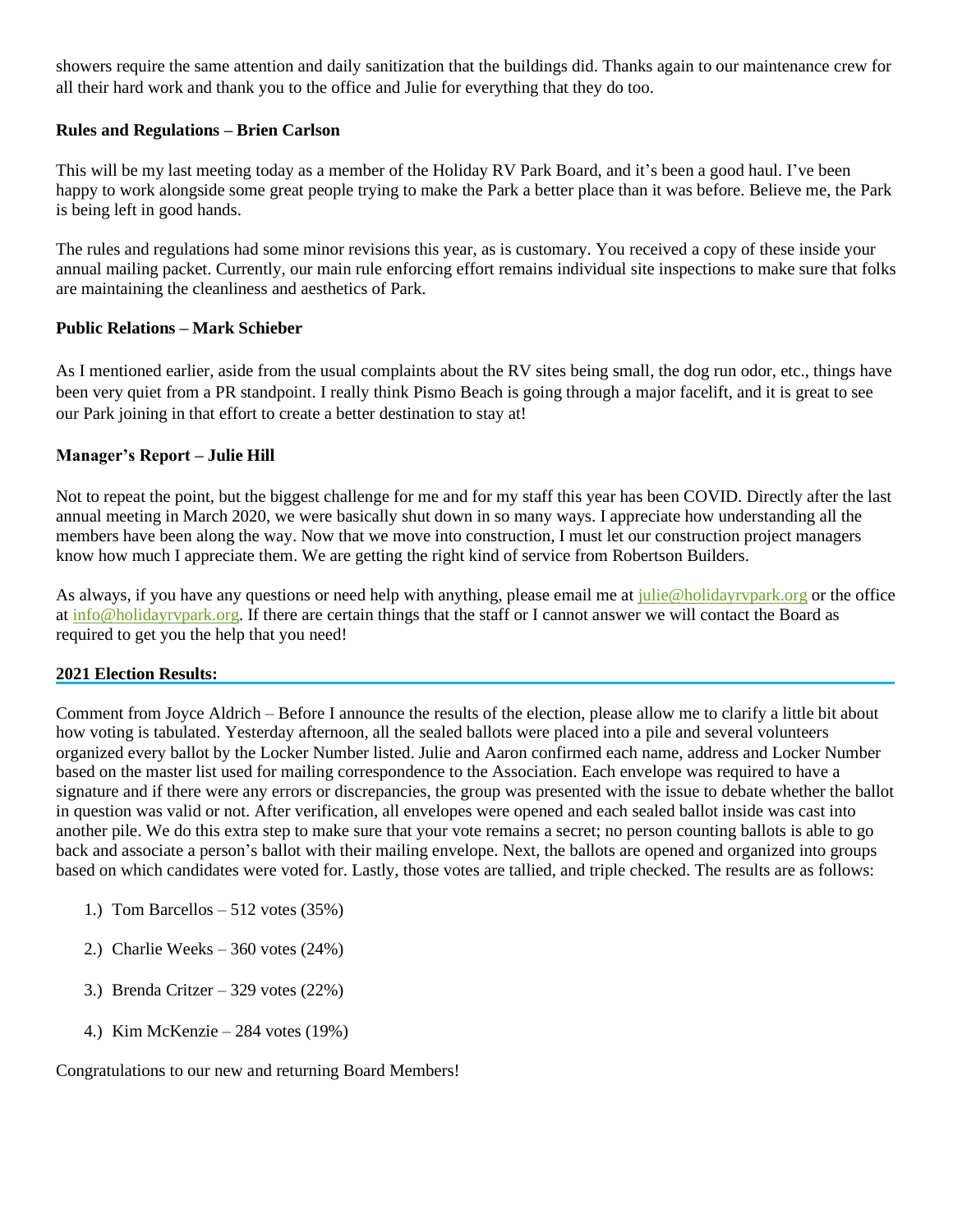*None*.

## **New Business**

# **1. 2021 Operating & Capital Budget – John Watkins**

This year's budget is projecting an income of about 1.08 million dollars. At this particular moment, I think we are trending roughly \$100,000 ahead of that, which is great. Our expenses are budgeted at 1.06 million dollars. We may come in lower than that, based on our trends this year so far. There are no new capital improvements budgeted this year because of construction, but I may recommend to the Board that either late this year or early next year we seriously consider budgeting for roadway improvements.

It's our duty as a Board to spend the money our business earns to improve the Park and increase the value of everyone's shares; it's just that simple. It does not do us a lot of good to sit on so much money in the bank for too long. Improvements were long overdue!

## **Mark Salvador (Locker 790) made a motion to approve the 2021 operating and capital budget, seconded by Dale Critzer (Locker 166).**

## **2. Construction Update – Robertson Builders (Chad Robertson & Ryan Ledbetter)**

Comment from Chad Robertson – Good morning, I'm Chad Robertson with Robertson Builders and I'm here today with our project manager Ryan Ledbetter to give everyone in attendance an overview of what's been happening with the construction at Holiday RV Park and answer any questions you might have about the topic.

Firstly, thank you to the Board and to all members that have been so understanding during construction, which is an invasive process. We do our best to contain the noise, dust and impact on your daily lives, and we appreciate your patience. Thanks to Julie and Tom for being readily available to help with the approval process, which helps to speed the overall project along.

Comment from Ryan Ledbetter – I want to thank the Park's maintenance staff for helping to be a direct liaison on the ground, it's been a great assistance. The rough framing stage is nearly complete on the bathroom facility and the fire sprinklers were installed Thursday. Heating, air conditioning and plumbing crews will be arriving shortly to begin their work. Things are right on schedule and proceeding smoothly.

The clubhouse site progress was delayed for administrative reasons, but things are back on track as far as we're concerned. Concrete will be poured on the foundation next weekend. It has been a challenge working with San Luis Obispo County inspectors with regards to the certification of pool repairs, but we've made it through that process with approval.

# *Comment from Julie Hill – There is a question from Brad Fast (Locker 684) on what the estimated completion date is for the construction.*

Response from Chad Robertson – Our estimated end date is currently targeting September, for a total completion. Please keep in mind that a lot of work happens underground or behind the scenes. The buildings may go up quicker than you think once it really takes off.

Comment from Ryan Ledbetter – There are ongoing delays because of the scope of the project; it does require attention and certification from the Department of Housing and Community Development (HCD). That agency governs all RV and mobile home parks like yours, not San Luis County of the City of Pismo Beach. Having to wait on HCD for inspections has slowed certain things down, but it also creates opportunities for Julie to rent additional RV spaces when we *know* that we are not working in the Park certain days.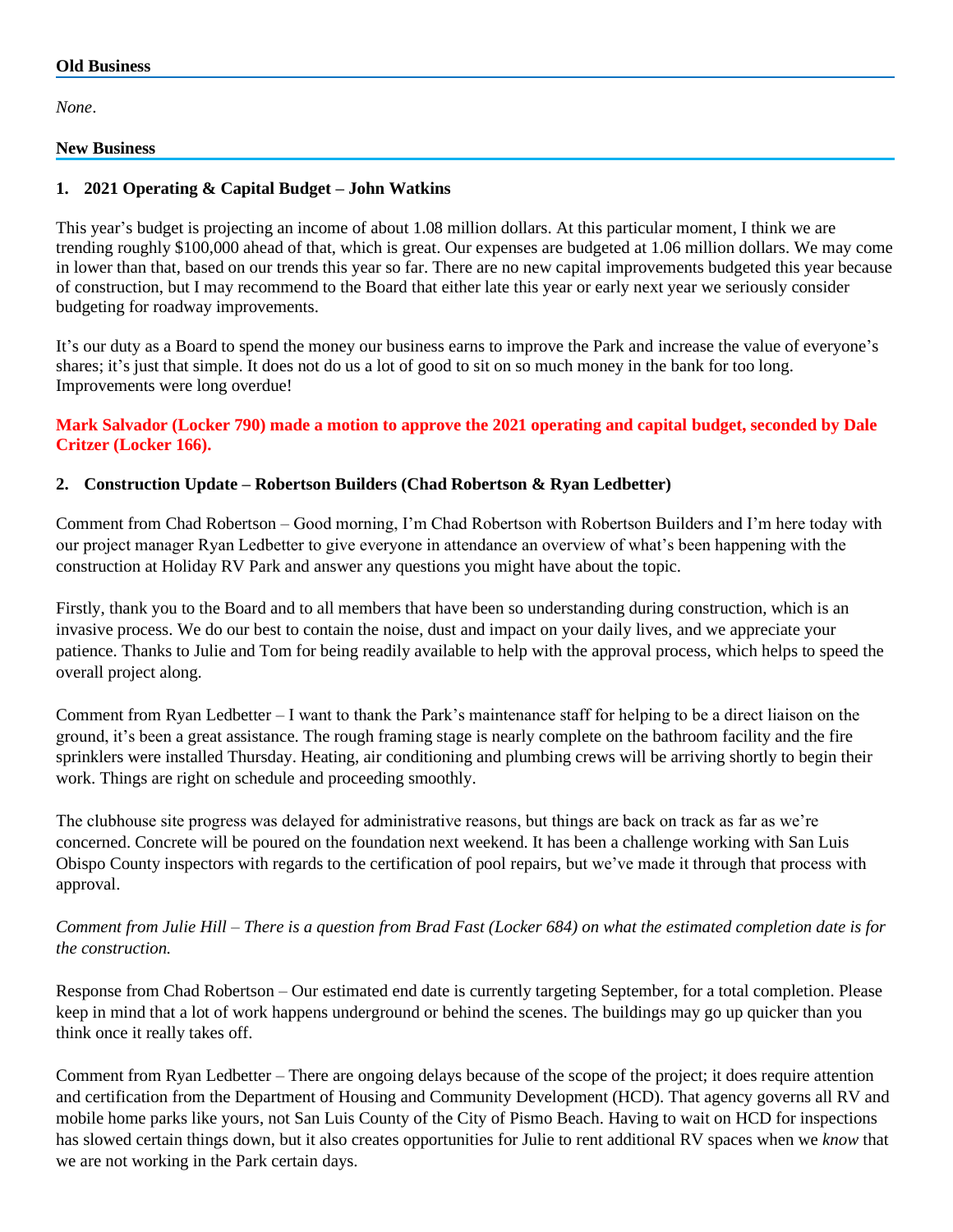The supervising director that oversaw the Central Coast recently retired, creating a slowdown in the reaction time we would get from HCD over at their offices in Riverside; it created a noteworthy delay.

Comment from Chad Robertson – In dealing with HCD, it is important to remember that just because the restroom building is progressing faster than the clubhouse construction and is likely to finish first it does not mean that we can start utilizing that facility ahead of the other improvements. HCD oversees the regulations on this entire project and will not allow use of any facilities until everything is completed and inspected for safety and compliance.

Again, thanks to all the members for their cooperation during construction, it has been a fun and rewarding process!

## **Member's Comments**

Charlie Weeks (Locker 7) – I noticed that the pool was drained and there appeared to be a large pile of dirt in there, may I ask the reason for that? Is there anything else going on with the pool?

*Response from Ryan Ledbetter – We encountered a significant rain event this week, and the timing was such that we needed another 12 hours before the San Luis Obispo Health Department could inspect the new plumbing for the swimming pool. The dirt excavated for the new plumbing was piled onto the wooden deck above the pool area just for the few days prior to inspection. Unfortunately, the rainstorm overweighed the deck and it collapsed, filling the pool with soil. The debris was cleaned up yesterday and there was no damage to the pool itself.*

*The reason for draining and replumbing the pool was to conform with the modern standards in place by the Health Department and fit into the updated utility room that will be a part of the new clubhouse building. Lots of pipes, drains and other equipment needed to be replaced.*

Charlie Weeks (Locker 7) – There appears to be serious deterioration on the roadway around the construction zone as it meets the gravel RV spaces. I hope that will be addressed before reopening.

*Response from Fernando Da Silva – I'm confident that our Park Maintenance Director and the Construction Improvement Committee will work with Robertson Builders to make sure that everything is left looking better than it was before construction started.*

Lesli Leigh (Locker 88) – You are all doing a great job. Thank you for making our place a happy one. You should have Luke delivering donuts to the members in the Park that are watching, thank you all!

## **Board Member's Comments**

Fernando Da Silva (Locker 439) – Once again, I can't thank this Board enough. Truly, I can't. All of you guys have made my year awesome, and I am a better person for being able to work with you all.

**Charles Nunes made a motion to adjourn to Executive Session, seconded by Mark Schieber.**

**All Motions**

**Charlie Weeks (Locker 7) made a motion to approve the minutes of the March 14, 2020 meeting, seconded by Kimberly McKenzie (Locker 107).**

**No members in attendance were opposed, motion carried.**

**Bob Nunziato (Locker 565) made a motion to approve the annual financials (profit & loss and year-to-date comparison), seconded by Dale Critzer (Locker 166).**

**No members in attendance were opposed, motion carried.**